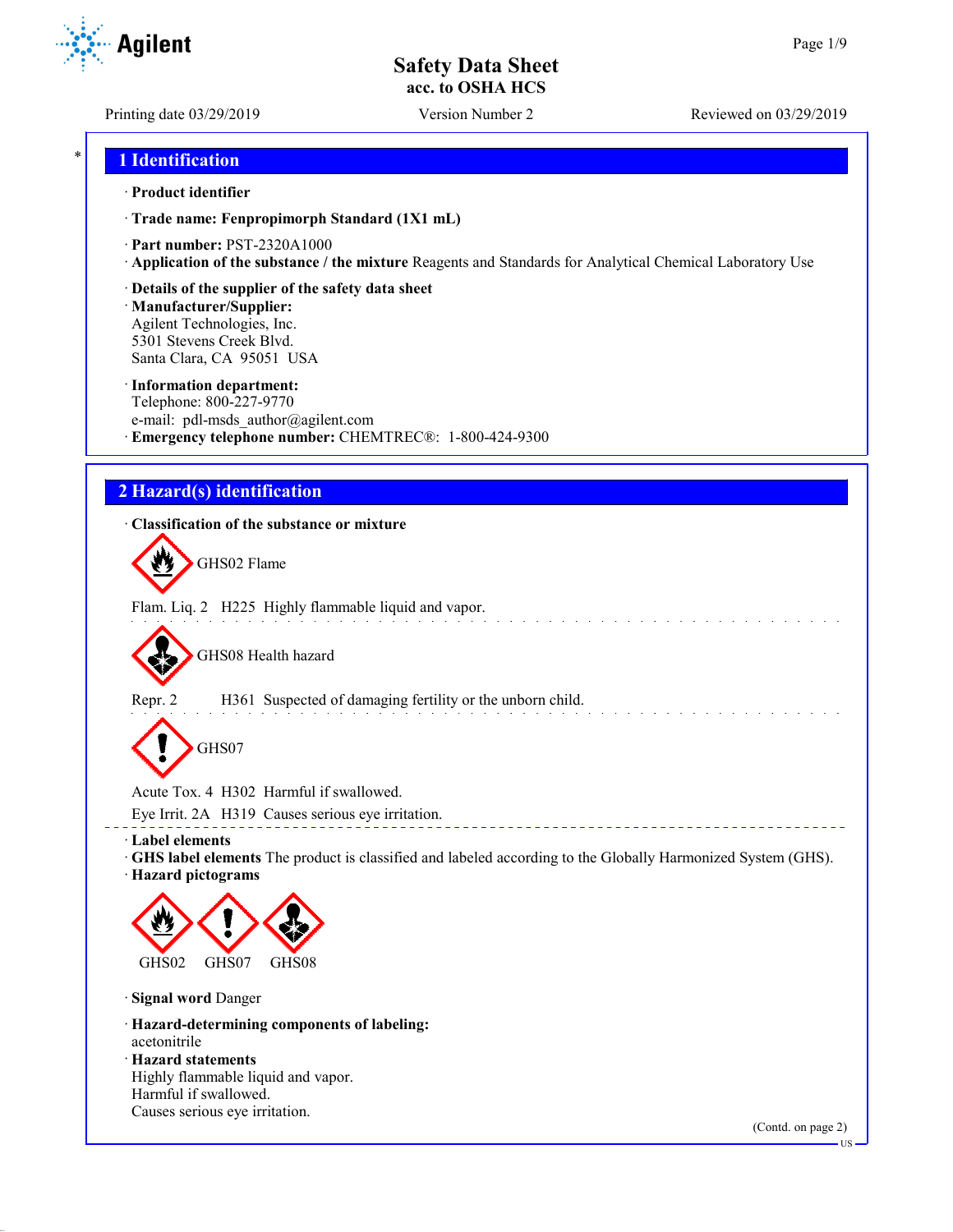Printing date 03/29/2019 Version Number 2 Reviewed on 03/29/2019

#### **Trade name: Fenpropimorph Standard (1X1 mL)**

(Contd. of page 1) Suspected of damaging fertility or the unborn child. · **Precautionary statements** Obtain special instructions before use. Do not handle until all safety precautions have been read and understood. Keep away from heat/sparks/open flames/hot surfaces. - No smoking. Keep container tightly closed. Ground/bond container and receiving equipment. Use explosion-proof electrical/ventilating/lighting/equipment. Use only non-sparking tools. Take precautionary measures against static discharge. Wash thoroughly after handling. Do not eat, drink or smoke when using this product. Wear protective gloves/protective clothing/eye protection/face protection. If swallowed: Call a poison center/doctor if you feel unwell. Rinse mouth. If on skin (or hair): Take off immediately all contaminated clothing. Rinse skin with water/shower. If in eyes: Rinse cautiously with water for several minutes. Remove contact lenses, if present and easy to do. Continue rinsing. IF exposed or concerned: Get medical advice/attention. If eye irritation persists: Get medical advice/attention. In case of fire: Use for extinction: CO2, powder or water spray. Store in a well-ventilated place. Keep cool. Store locked up. Dispose of contents/container in accordance with local/regional/national/international regulations. · **Classification system:** · **NFPA ratings (scale 0 - 4)** 2 3  $\overline{0}$  $Health = 2$ Fire  $= 3$ Reactivity  $= 0$ · **HMIS-ratings (scale 0 - 4)** HEALTH **FIRE** REACTIVITY  $\boxed{0}$  Reactivity = 0  $\frac{2}{ }$  Health = 2  $3$  Fire = 3 · **Other hazards** · **Results of PBT and vPvB assessment** · **PBT:** Not applicable. · **vPvB:** Not applicable. **3 Composition/information on ingredients** · **Chemical characterization: Mixtures** · **Description:** Mixture of the substances listed below with nonhazardous additions.

| Dangerous components:      |         |
|----------------------------|---------|
| 75-05-8 acetonitrile       | 99.873% |
| $67564-91-4$ fenpropimorph | $127\%$ |

(Contd. on page 3)

US

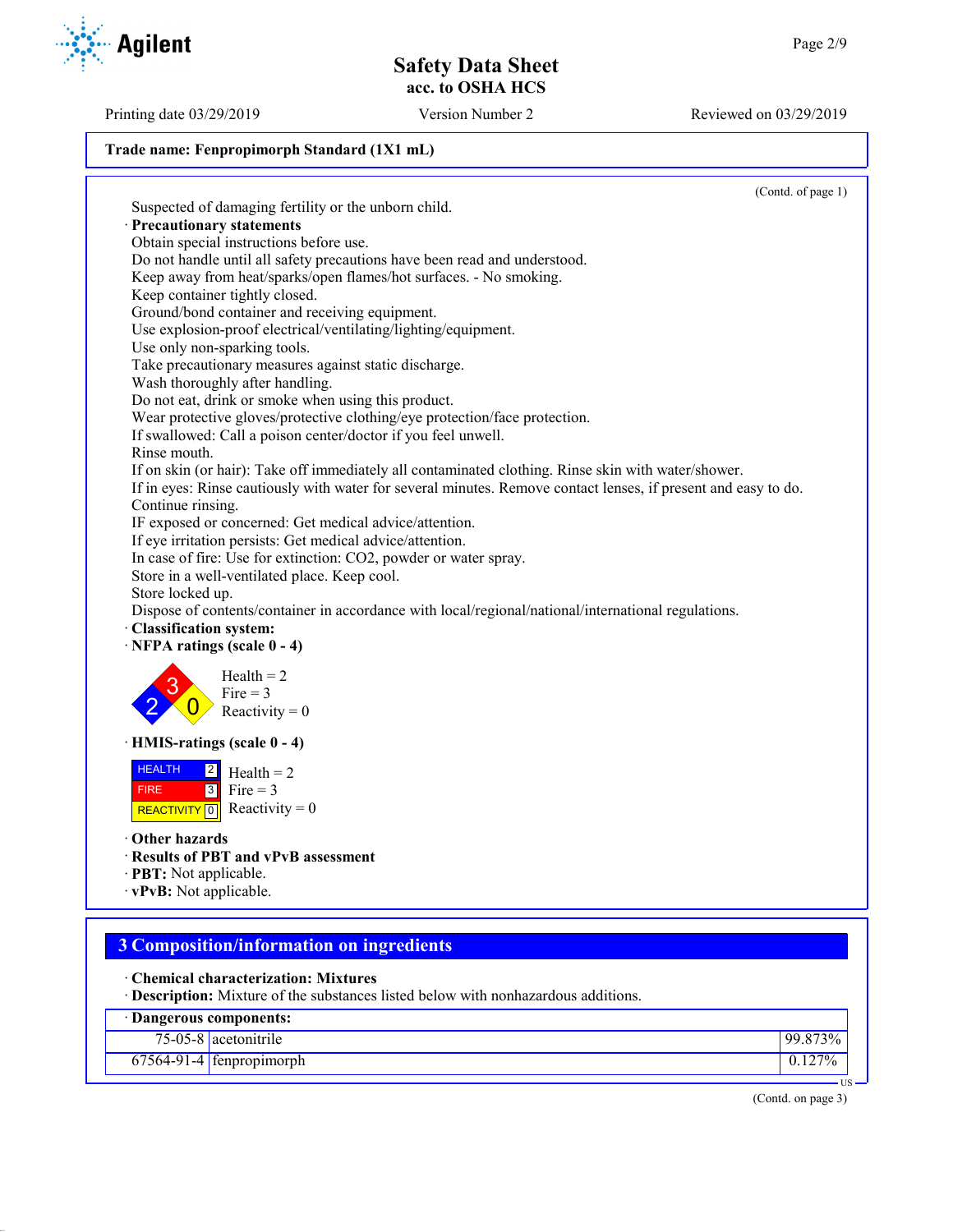Printing date 03/29/2019 Version Number 2 Reviewed on 03/29/2019

**Trade name: Fenpropimorph Standard (1X1 mL)**

(Contd. of page 2)

US

#### **4 First-aid measures**

· **Description of first aid measures**

· **General information:**

Immediately remove any clothing soiled by the product.

Symptoms of poisoning may even occur after several hours; therefore medical observation for at least 48 hours after the accident.

- · **After inhalation:** Supply fresh air; consult doctor in case of complaints.
- · **After skin contact:** Immediately rinse with water.
- · **After eye contact:**

Rinse opened eye for several minutes under running water. If symptoms persist, consult a doctor.

- · **After swallowing:** Immediately call a doctor.
- · **Information for doctor:**
- · **Most important symptoms and effects, both acute and delayed** No further relevant information available.
- · **Indication of any immediate medical attention and special treatment needed**

No further relevant information available.

## **5 Fire-fighting measures**

- · **Extinguishing media**
- · **Suitable extinguishing agents:**
- CO2, extinguishing powder or water spray. Fight larger fires with water spray or alcohol resistant foam.
- · **For safety reasons unsuitable extinguishing agents:** Water with full jet
- · **Special hazards arising from the substance or mixture** No further relevant information available.
- · **Advice for firefighters**
- · **Protective equipment:** No special measures required.

## **6 Accidental release measures**

| · Personal precautions, protective equipment and emergency procedures<br>Wear protective equipment. Keep unprotected persons away.                          |                    |  |
|-------------------------------------------------------------------------------------------------------------------------------------------------------------|--------------------|--|
| · Environmental precautions: Do not allow to enter sewers/ surface or ground water.                                                                         |                    |  |
| · Methods and material for containment and cleaning up:<br>Absorb with liquid-binding material (sand, diatomite, acid binders, universal binders, sawdust). |                    |  |
| Dispose contaminated material as waste according to item 13.                                                                                                |                    |  |
| Ensure adequate ventilation.                                                                                                                                |                    |  |
| · Reference to other sections                                                                                                                               |                    |  |
| See Section 7 for information on safe handling.                                                                                                             |                    |  |
| See Section 8 for information on personal protection equipment.                                                                                             |                    |  |
| See Section 13 for disposal information.                                                                                                                    |                    |  |
| · Protective Action Criteria for Chemicals                                                                                                                  |                    |  |
| $\cdot$ PAC-1:                                                                                                                                              |                    |  |
| 75-05-8 acetonitrile<br>$13$ ppm                                                                                                                            |                    |  |
| $\cdot$ PAC-2:                                                                                                                                              |                    |  |
| $75-05-8$ acetonitrile                                                                                                                                      | $50$ ppm           |  |
|                                                                                                                                                             | (Contd. on page 4) |  |

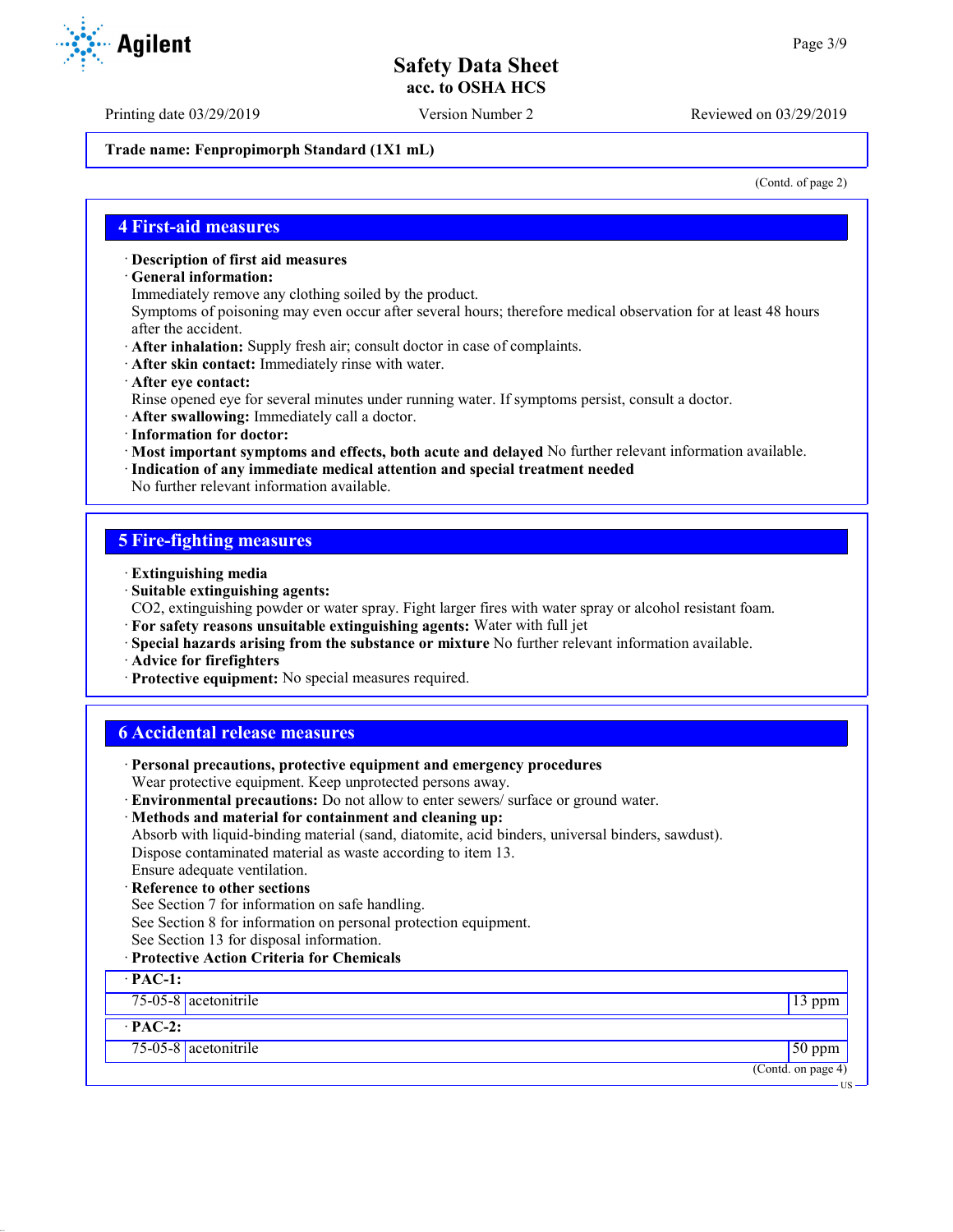Printing date 03/29/2019 Version Number 2 Reviewed on 03/29/2019

(Contd. of page 3)

**Trade name: Fenpropimorph Standard (1X1 mL)**

· **PAC-3:**

75-05-8 acetonitrile 150 ppm

## **7 Handling and storage**

#### · **Handling:**

· **Precautions for safe handling** Open and handle receptacle with care.

· **Information about protection against explosions and fires:**

Keep ignition sources away - Do not smoke.

Protect against electrostatic charges.

Keep respiratory protective device available.

- · **Conditions for safe storage, including any incompatibilities**
- · **Storage:**
- · **Requirements to be met by storerooms and receptacles:** Store in a cool location.
- · **Information about storage in one common storage facility:** Not required.
- · **Further information about storage conditions:**
- Keep receptacle tightly sealed.

Store in cool, dry conditions in well sealed receptacles.

**Specific end use(s)** No further relevant information available.

## \* **8 Exposure controls/personal protection**

· **Additional information about design of technical systems:** No further data; see item 7.

#### · **Control parameters**

· **Components with limit values that require monitoring at the workplace:**

#### **75-05-8 acetonitrile**

PEL Long-term value: 70 mg/m<sup>3</sup>, 40 ppm

REL Long-term value:  $34 \text{ mg/m}^3$ ,  $20 \text{ ppm}$ 

TLV Long-term value:  $34 \text{ mg/m}^3$ ,  $20 \text{ ppm}$ Skin

· **Additional information:** The lists that were valid during the creation were used as basis.

- · **Exposure controls**
- · **Personal protective equipment:**
- · **General protective and hygienic measures:**

Keep away from foodstuffs, beverages and feed.

Immediately remove all soiled and contaminated clothing.

Wash hands before breaks and at the end of work.

Store protective clothing separately.

Avoid contact with the eyes.

Avoid contact with the eyes and skin.

· **Breathing equipment:**

When used as intended with Agilent instruments, the use of the product under normal laboratory conditions and with standard practices does not result in significant airborne exposures and therefore respiratory protection is not needed.

Under an emergency condition where a respirator is deemed necessary, use a NIOSH or equivalent approved device/equipment with appropriate organic or acid gas cartridge.

(Contd. on page 5)

US

**Agilent**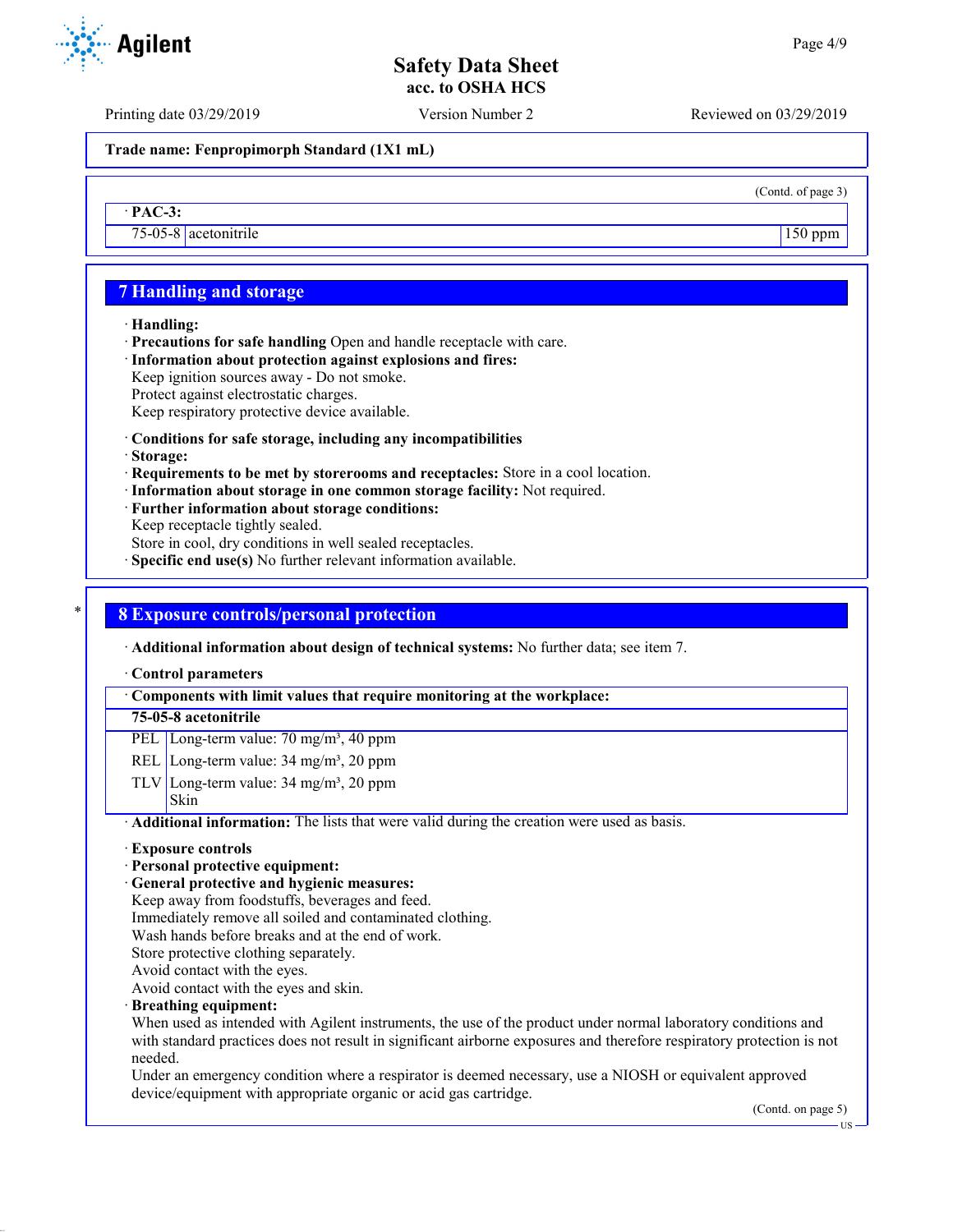Printing date 03/29/2019 Version Number 2 Reviewed on 03/29/2019

## **Trade name: Fenpropimorph Standard (1X1 mL)**

(Contd. of page 4)

Although not recommended for constant contact with the chemicals or for clean-up, nitrile gloves 11-13 mil thickness are recommended for normal use. The breakthrough time is 1 hr. For cleaning a spill where there is direct contact of the chemical, butyl rubber gloves are recommended 12-15 mil thickness with breakthrough times exceeding 4 hrs. Supplier recommendations should be followed.

#### · **Material of gloves**

· **Protection of hands:**

For normal use: nitrile rubber, 11-13 mil thickness

- For direct contact with the chemical: butyl rubber, 12-15 mil thickness
- · **Penetration time of glove material**
- For normal use: nitrile rubber: 1 hour
- For direct contact with the chemical: butyl rubber: >4 hours
- · **Eye protection:**



Tightly sealed goggles

# **9 Physical and chemical properties**

| · Information on basic physical and chemical properties<br><b>General Information</b> |                                                                                               |
|---------------------------------------------------------------------------------------|-----------------------------------------------------------------------------------------------|
| · Appearance:                                                                         |                                                                                               |
| Form:                                                                                 | Fluid                                                                                         |
| Color:                                                                                | Colorless                                                                                     |
| · Odor:                                                                               | Aromatic                                                                                      |
| Odor threshold:                                                                       | Not determined.                                                                               |
| · pH-value:                                                                           | Not determined.                                                                               |
| Change in condition                                                                   |                                                                                               |
| <b>Melting point/Melting range:</b>                                                   | $-46$ °C ( $-50.8$ °F)                                                                        |
| <b>Boiling point/Boiling range:</b>                                                   | 81 °C (177.8 °F)                                                                              |
| · Flash point:                                                                        | 2 °C (35.6 °F)                                                                                |
| · Flammability (solid, gaseous):                                                      | Not applicable.                                                                               |
| · Ignition temperature:                                                               | 525 °C (977 °F)                                                                               |
| · Decomposition temperature:                                                          | Not determined.                                                                               |
| · Auto igniting:                                                                      | Product is not selfigniting.                                                                  |
| Danger of explosion:                                                                  | Product is not explosive. However, formation of explosive air/vapor<br>mixtures are possible. |
| <b>Explosion limits:</b>                                                              |                                                                                               |
| Lower:                                                                                | 4.4 Vol $%$                                                                                   |
| Upper:                                                                                | 16 Vol %                                                                                      |
| $\cdot$ Vapor pressure at 20 °C (68 °F):                                              | $0$ hPa $(0$ mm Hg)                                                                           |
| $\cdot$ Density at 20 °C (68 °F):                                                     | $0.78618$ g/cm <sup>3</sup> (6.56067 lbs/gal)                                                 |
| · Relative density                                                                    | Not determined.                                                                               |
| · Vapor density                                                                       | Not determined.                                                                               |
|                                                                                       | (Contd. on page 6)                                                                            |

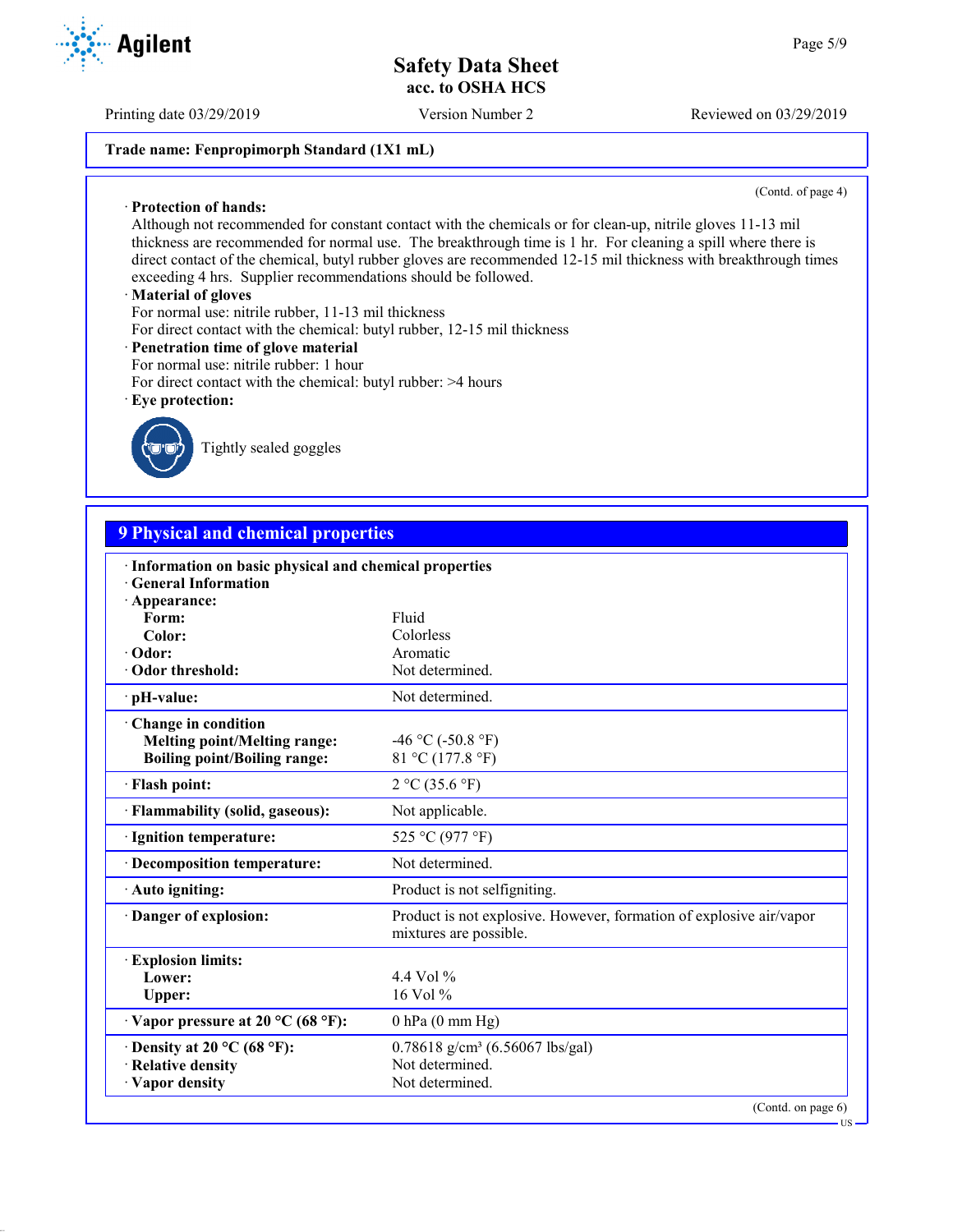Printing date 03/29/2019 Version Number 2 Reviewed on 03/29/2019

**Trade name: Fenpropimorph Standard (1X1 mL)**

|                                                            |                                            | (Contd. of page 5) |
|------------------------------------------------------------|--------------------------------------------|--------------------|
| <b>Evaporation rate</b>                                    | Not determined.                            |                    |
| · Solubility in / Miscibility with                         |                                            |                    |
| Water:                                                     | Not miscible or difficult to mix.          |                    |
| · Partition coefficient (n-octanol/water): Not determined. |                                            |                    |
| · Viscosity:                                               |                                            |                    |
| Dynamic at 20 $^{\circ}$ C (68 $^{\circ}$ F):              | $0.39$ mPas                                |                    |
| Kinematic:                                                 | Not determined.                            |                    |
| Solvent content:                                           |                                            |                    |
| <b>VOC</b> content:                                        | $0.00\%$                                   |                    |
|                                                            | $0.0 \frac{g}{1} / 0.00 \frac{h}{gal}$     |                    |
| Solids content:                                            | $0.0\%$                                    |                    |
| $\cdot$ Other information                                  | No further relevant information available. |                    |

# **10 Stability and reactivity**

· **Reactivity** No further relevant information available.

- · **Chemical stability**
- · **Thermal decomposition / conditions to be avoided:** No decomposition if used according to specifications.
- · **Possibility of hazardous reactions** No dangerous reactions known.
- · **Conditions to avoid** No further relevant information available.
- · **Incompatible materials:** No further relevant information available.
- · **Hazardous decomposition products:** No dangerous decomposition products known.

# **11 Toxicological information**

· **Information on toxicological effects**

· **Acute toxicity:**

## · **LD/LC50 values that are relevant for classification:**

| <b>ATE (Acute Toxicity Estimate)</b> |      |                                                                                                       |  |
|--------------------------------------|------|-------------------------------------------------------------------------------------------------------|--|
| Oral                                 | LD50 |                                                                                                       |  |
| Dermal $\rightarrow$                 | LD50 | $\begin{array}{ l }\n1,322 \text{ mg/kg (rat)} \\ \hline\n>2,003 \text{ mg/kg (rabbit)}\n\end{array}$ |  |
|                                      |      | Inhalative LC50/4 h 3,586 mg/L                                                                        |  |
|                                      |      |                                                                                                       |  |
| 75-05-8 acetonitrile                 |      |                                                                                                       |  |

|                            | Oral                                     | LD50 | $1,320$ mg/kg (rat)                      |
|----------------------------|------------------------------------------|------|------------------------------------------|
|                            | Dermal                                   | LD50 | $\geq$ 2,000 mg/kg (rabbit)              |
|                            |                                          |      | Inhalative LC50/4 h $3,587$ mg/L (mouse) |
|                            | 67564-91-4 fenpropimorph                 |      |                                          |
|                            | Oral                                     | LD50 | $3,000$ mg/kg (rat)                      |
|                            | Dermal                                   | LD50 | $4,200$ mg/kg (rat)                      |
|                            |                                          |      | Inhalative LC50/4 h $2,900$ mg/L (rat)   |
| · Primary irritant effect: |                                          |      |                                          |
|                            | $\cdot$ on the skin: No irritant effect. |      |                                          |
|                            |                                          |      |                                          |

· **on the eye:** Irritating effect.

(Contd. on page 7) US

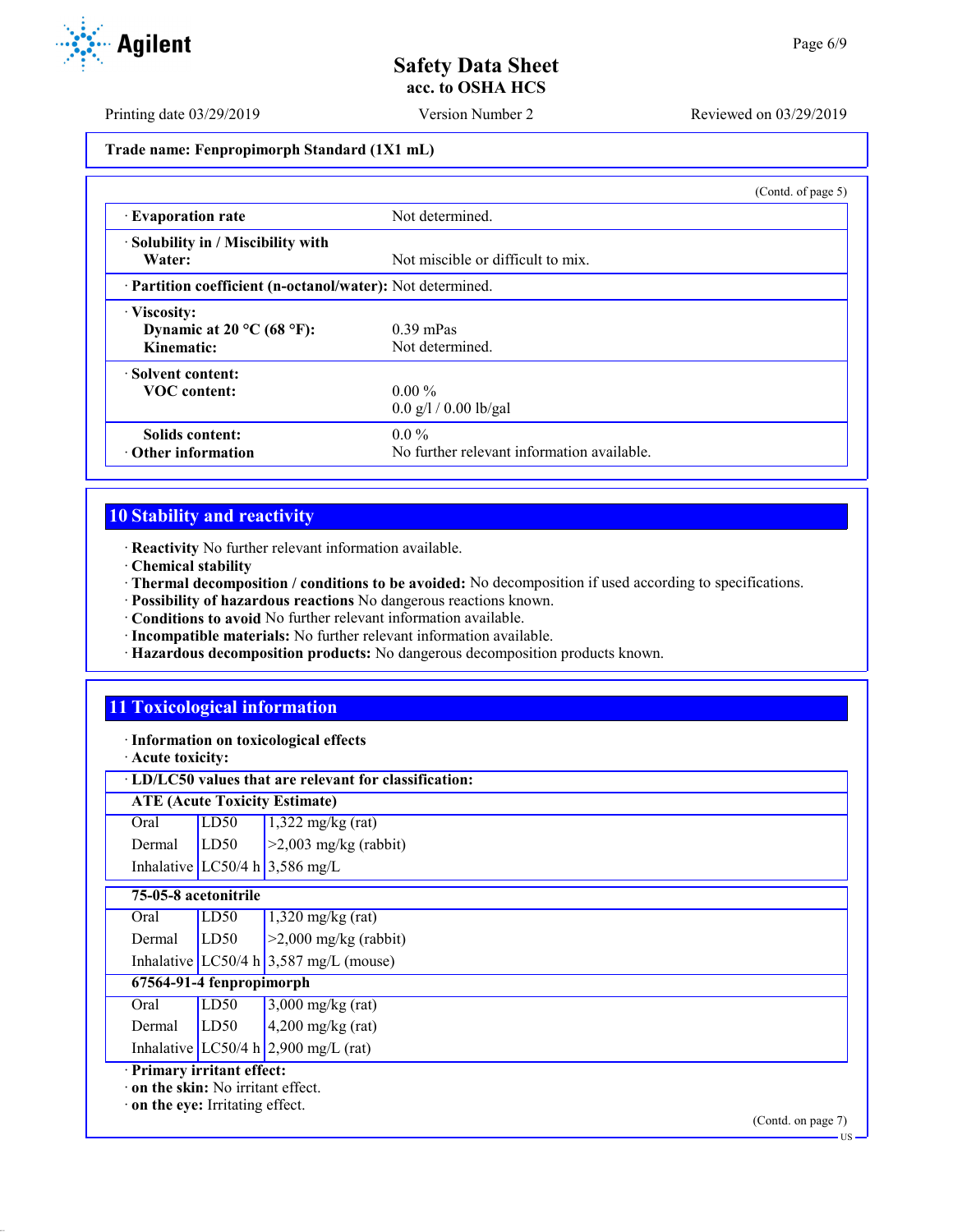Printing date 03/29/2019 Version Number 2 Reviewed on 03/29/2019

#### **Trade name: Fenpropimorph Standard (1X1 mL)**

(Contd. of page 6)

· **Sensitization:** No sensitizing effects known.

· **Additional toxicological information:**

The product shows the following dangers according to internally approved calculation methods for preparations: Harmful

Irritant

· **Carcinogenic categories**

· **IARC (International Agency for Research on Cancer)**

None of the ingredients is listed.

· **NTP (National Toxicology Program)**

None of the ingredients is listed.

#### · **OSHA-Ca (Occupational Safety & Health Administration)**

None of the ingredients is listed.

## **12 Ecological information**

- · **Toxicity**
- · **Aquatic toxicity:** No further relevant information available.
- · **Persistence and degradability** No further relevant information available.
- · **Behavior in environmental systems:**
- · **Bioaccumulative potential** No further relevant information available.
- · **Mobility in soil** No further relevant information available.
- · **Additional ecological information:**
- · **General notes:**

Water hazard class 2 (Self-assessment): hazardous for water

Do not allow product to reach ground water, water course or sewage system.

- Danger to drinking water if even small quantities leak into the ground.
- · **Results of PBT and vPvB assessment**
- · **PBT:** Not applicable.
- · **vPvB:** Not applicable.
- · **Other adverse effects** No further relevant information available.

#### **13 Disposal considerations**

· **Waste treatment methods**

· **Recommendation:**

Must not be disposed of together with household garbage. Do not allow product to reach sewage system.

· **Uncleaned packagings:**

· **Recommendation:** Disposal must be made according to official regulations.

## **14 Transport information**

· **Not Regulated, De minimus Quantities** -

· **UN-Number**

· **DOT, IMDG, IATA** UN1648

(Contd. on page 8)

**TIC** 

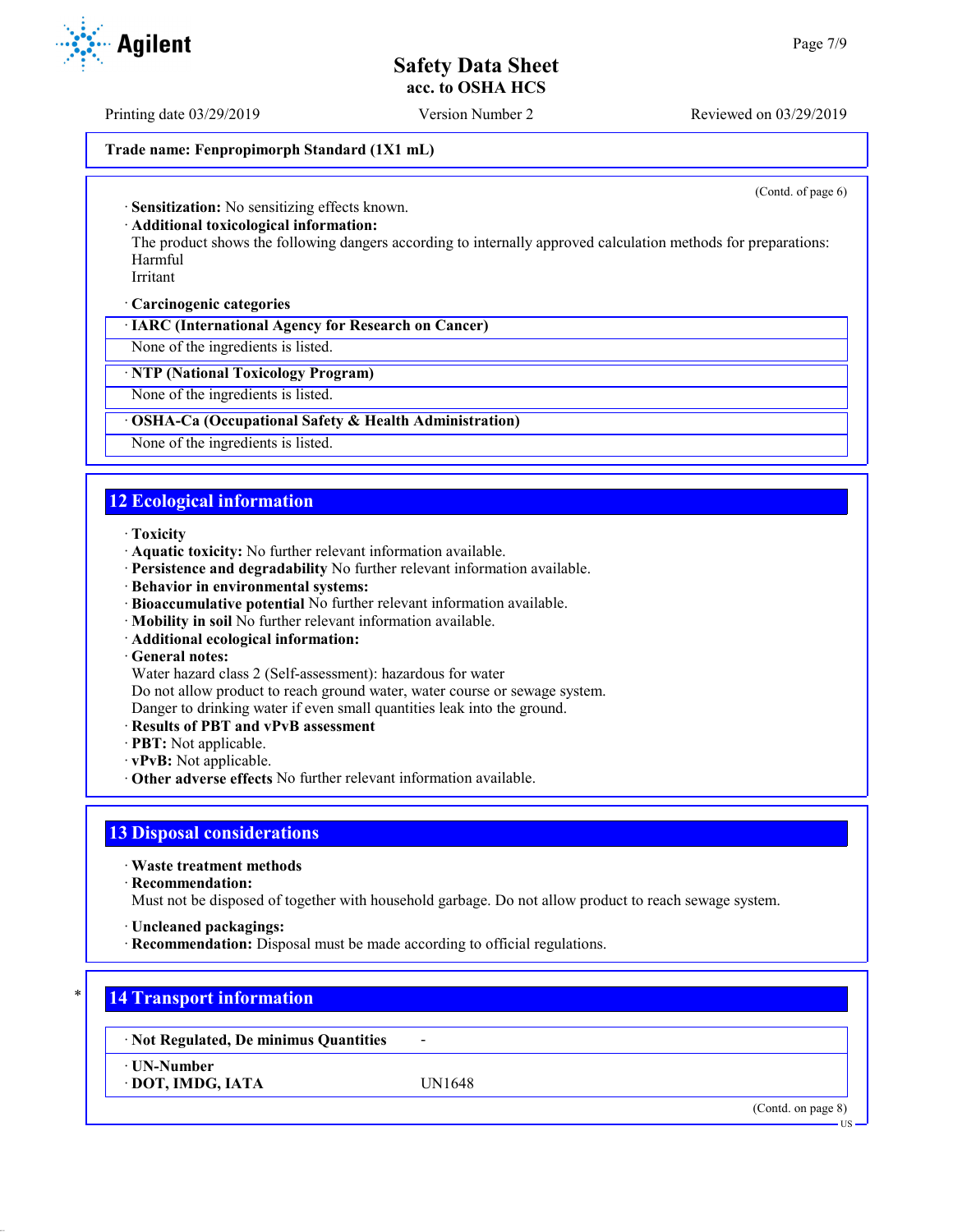Printing date 03/29/2019 Version Number 2 Reviewed on 03/29/2019

**Trade name: Fenpropimorph Standard (1X1 mL)**

|                                                                                                                                   | (Contd. of page 7)                                                                                                                |
|-----------------------------------------------------------------------------------------------------------------------------------|-----------------------------------------------------------------------------------------------------------------------------------|
| UN proper shipping name<br>$\cdot$ DOT<br>· IMDG, IATA                                                                            | Acetonitrile solution<br><b>ACETONITRILE</b> solution                                                                             |
| Transport hazard class(es)                                                                                                        |                                                                                                                                   |
| · DOT, IMDG, IATA                                                                                                                 |                                                                                                                                   |
|                                                                                                                                   |                                                                                                                                   |
| · Class<br>· Label                                                                                                                | 3 Flammable liquids<br>3                                                                                                          |
| · Packing group<br>· DOT, IMDG, IATA                                                                                              | $\mathbf{I}$                                                                                                                      |
| <b>Environmental hazards:</b>                                                                                                     | Not applicable.                                                                                                                   |
| <b>Special precautions for user</b><br>· Danger code (Kemler):<br>· EMS Number:<br><b>Stowage Category</b><br><b>Stowage Code</b> | Warning: Flammable liquids<br>33<br>$F-E, S-D$<br>B<br>SW2 Clear of living quarters.                                              |
| Transport in bulk according to Annex II of<br>MARPOL73/78 and the IBC Code                                                        | Not applicable.                                                                                                                   |
| · Transport/Additional information:                                                                                               |                                                                                                                                   |
| $\cdot$ DOT<br>· Quantity limitations                                                                                             | On passenger aircraft/rail: 5 L<br>On cargo aircraft only: 60 L                                                                   |
| $\cdot$ IMDG<br>· Limited quantities (LQ)<br>· Excepted quantities (EQ)                                                           | 1 <sub>L</sub><br>Code: E2<br>Maximum net quantity per inner packaging: 30 ml<br>Maximum net quantity per outer packaging: 500 ml |
| · UN "Model Regulation":                                                                                                          | UN 1648 ACETONITRILE SOLUTION, 3, II                                                                                              |

# **15 Regulatory information**

· **Safety, health and environmental regulations/legislation specific for the substance or mixture** · **Sara**

· **Section 355 (extremely hazardous substances):**

None of the ingredients is listed.

· **Section 313 (Specific toxic chemical listings):**

75-05-8 acetonitrile

· **TSCA (Toxic Substances Control Act):**

75-05-8 acetonitrile

(Contd. on page 9)

US

Agilent